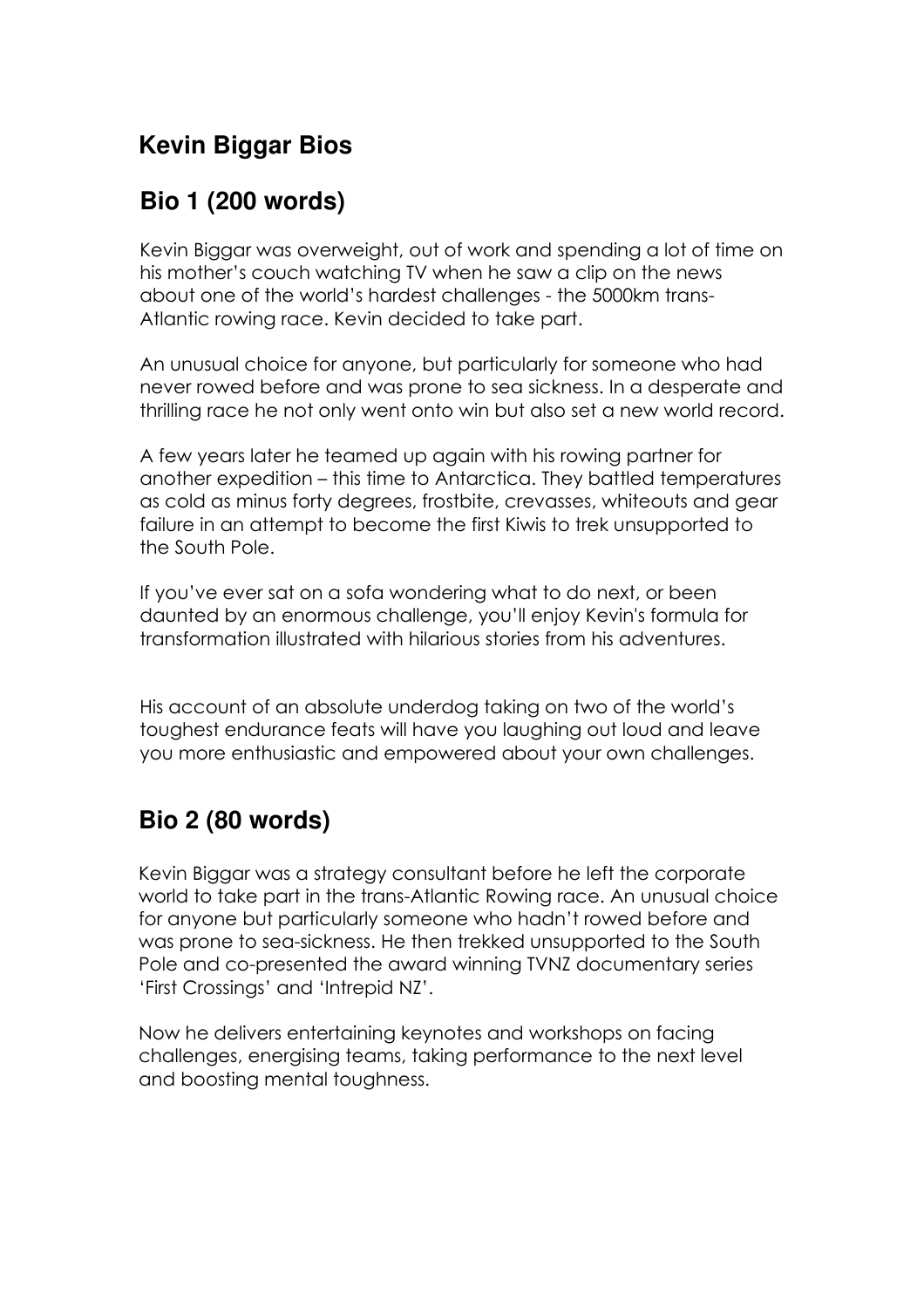## **Bio 3 (80 words)**

If you ever thought that you couldn't do it Kevin is living proof of whatever the mind can believe, it can achieve. From the comfort of his couch, Kevin dared to dream and set himself some goals that for most of us would be outrageous.

Described as adventurous determined and goal driven, his journey proves that he is all that and – and more! You'll be amazed at by his rollicking story and come away believing that anything is possible.

# **Bio 4 (100 words)**

If you ever thought that you couldn't do it – Kevin Biggar will have you thinking again! Kevin was a couch potato when he decided to take part in the 5,000km trans-Atlantic rowing race.

He then went on to achieve a much tougher challenge - the first ever kiwi to complete an unsupported trek from the coast of Antarctica to the South Pole.

Kevin also co-hosted of the TVNZ series 'First Crossings' and 'Intrepid NZ' recreating the adventures of pioneering NZ explorers.

In a rollicking and outrageous yarn, Kevin shares what he has learned about taking on big, crazy challenges. Prepare to have your limits burst!

### **Bio 5 (250 words)**

If you ever thought that you couldn't do it Kevin is living proof of whatever the mind can believe, it can achieve. From the comfort of his couch, Kevin dared to dream and set himself some goals that for most of us would be outrageous.

Kevin Biggar was a strategy consultant with The Boston Consulting Group before he left the corporate world to take part in the world's toughest test of endurance - the trans-Atlantic Rowing race. An unusual choice for anyone but particularly someone who hadn't rowed before and was prone to sea-sickness!

Together with his rowing partner Jamie Fitzgerald he then went on to undertake a much tougher challenge - the first ever unsupported trek from the coast of Antarctica to the South Pole and back.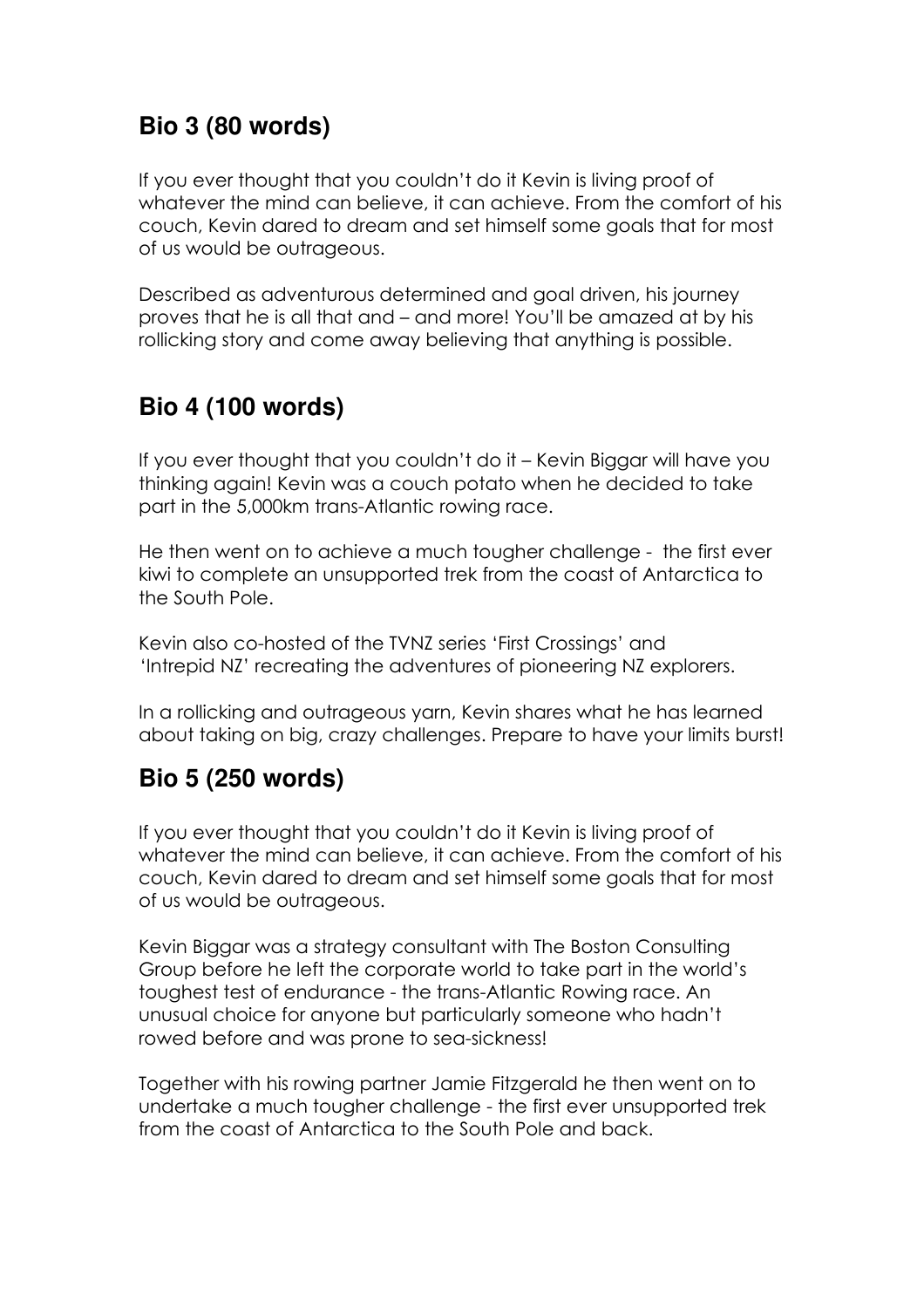Since then he has been the CEO of a software startup and has written or co-written three books 'The Oarsome Adventures of a Fat Boy Rower' (the Sunday Star Times best sports book of 2008) 'Escape to the Pole' (2010), and 'First Crossings' all published by Random House. Kevin was also the co-host of the TVNZ series 'First Crossings' and 'Intrepid NZ' recreating historic adventures in NZ.

Kevin has spent the last fifteen years continuing his fascination with performance, personal transformation and the psychology of teams. His advice about how to unleash your potential - shared in highly visual and entertaining presentations have made a lasting impact on thousands of people in New Zealand and Australia.

### **Bio 6 (200 words)**

Kevin Biggar was a strategy consultant with The Boston Consulting Group before he left the corporate world to take part in the world's toughest test of endurance - the trans-Atlantic Rowing race. An unusual choice for anyone but particularly someone who hadn't rowed before and was prone to sea-sickness.

Nevertheless - applying the same skills from his business career he took on the challenge and over two years transformed himself into a world record beating endurance athlete.

Together with his rowing partner Jamie Fitzgerald he then went on to undertake a much tougher challenge - the first ever unsupported trek from the coast of Antarctica to the South Pole and back.

Since then he has been the CEO of a software startup and has written or co-written three books 'The Oarsome Adventures of a Fat Boy Rower' (the Sunday Star Times best sports book of 2008) 'Escape to the Pole' (2010), and 'First Crossings' all published by Penguin Random House.

You may also have seen Kevin hosting the TVNZ series 'First Crossings' and 'Intrepid NZ' recreating historic adventures in NZ.

Kevin has spent the last fifteen years continuing his fascination with performance, personal transformation and the psychology of teams. His advice about how to unleash your potential - shared in highly visual and entertaining presentations have made a lasting impact on thousands of people in New Zealand and Australia.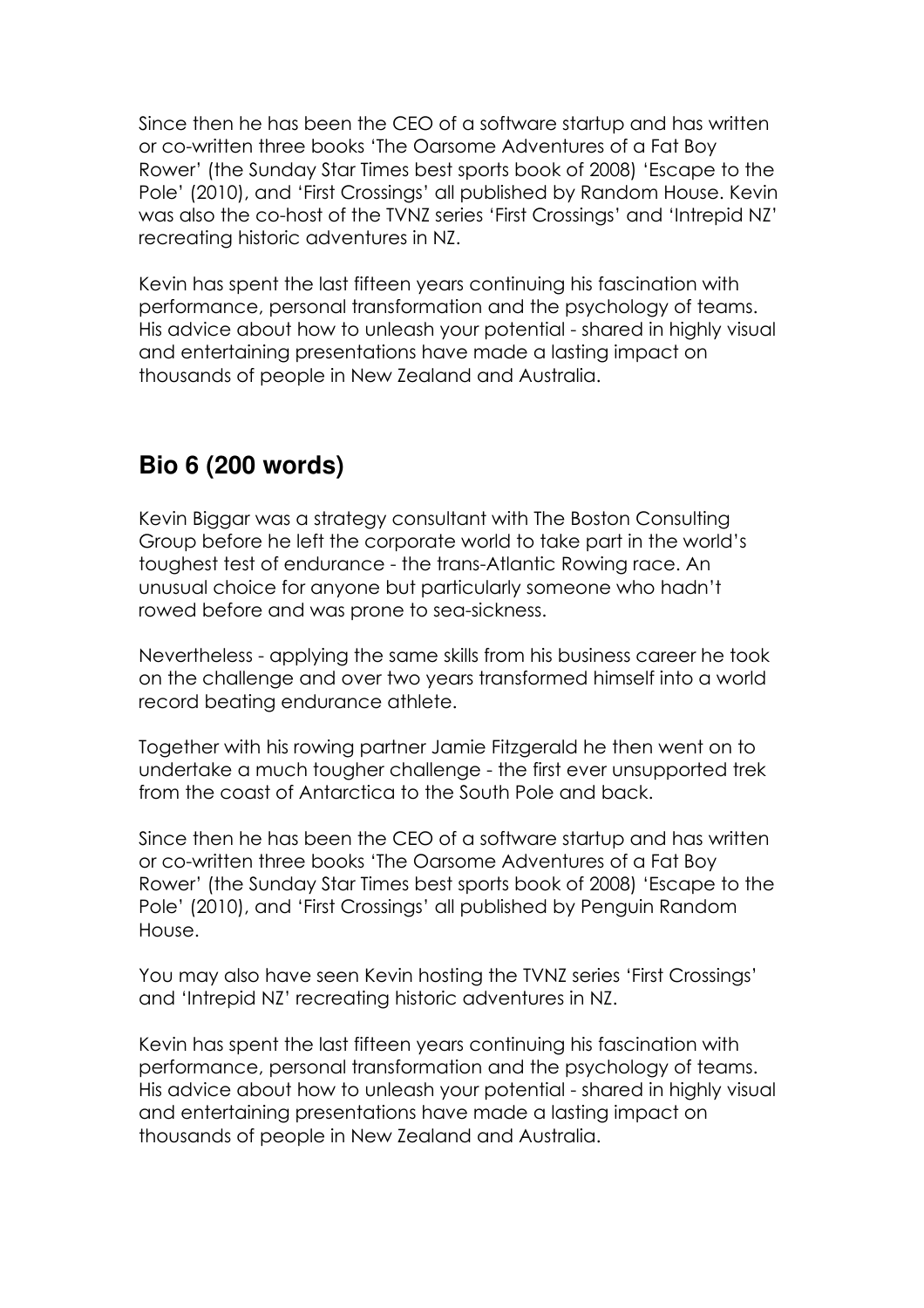## **Bio 7 (320 words)**

Kevin Biggar was a management consultant working in Australia and New Zealand, until a combination of strange events led him to leaving the corporate world to take part in arguably the world's toughest endurance event – the Trans-Atlantic Rowing Race. An unusual choice for anyone, but particularly for someone who had never rowed before and was prone to sea sickness.

Despite this, and after overcoming many hurdles and setbacks, he went on to win the race and set a new world record.

He then teamed up again with his rowing partner Jamie Fitzgerald to attempt the first ever unresupplied return trip from the Antarctic coast to the South Pole and back. During which they had to battle gaping crevasses, brain numbing cold, starvation, snow 'ninjas' and girls in bikinis.

Kevin shares his experiences and the learnings that have come from applying his business skills into the world of adventure, and what his adventures have taught him about achieving in business.

His account of an absolute underdog taking on one of the world's toughest endurance races will have you laughing out loud and leave you feeling inspired.

Kevin has a physics degree at Auckland University and a Masters degree in Environment & Development from the University of Cambridge. He has worked at The NZ Treasury, Telecom and as a strategy consultant with The Boston Consulting Group. He has also worked as a giant chicken mascot, a brick layer in Nepal, and as a truck driver for medical waste in London. He has worked as the CEO of a small software startup and most recently as the host of the TVNZ series 'First Crossings' recreating historic adventures in NZ.

Kevin has written three books 'The Oarsome Adventures of a Fat Boy Rower' 'Escape to the Pole' (2010), and 'First Crossings' all published by Penguin Random House.

### **Bio 8 (300 words)**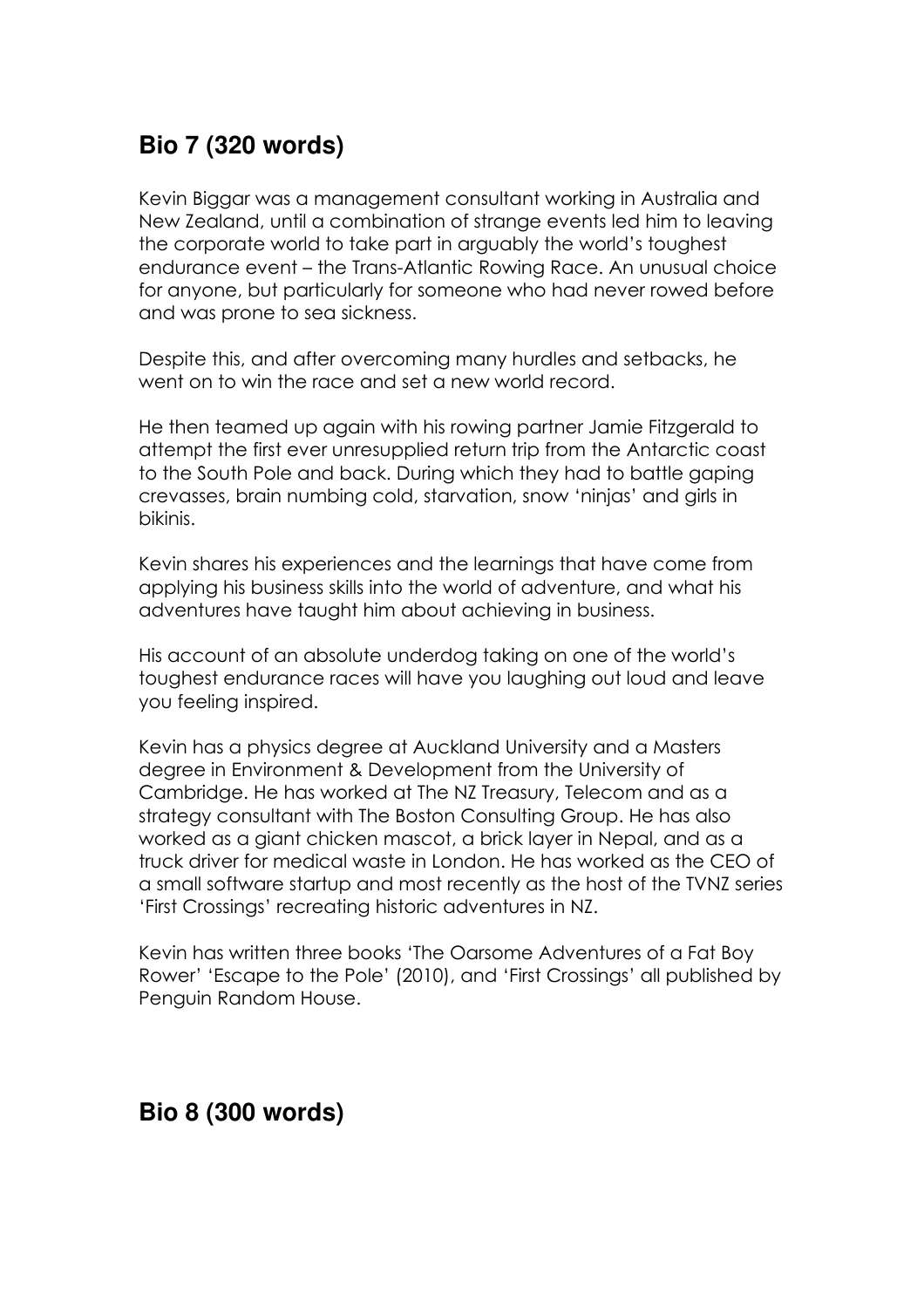Kevin Biggar is a modern day adventurer, author and an award winning public speaker. Using hilarious stories and photos from his adventures Kevin talks passionately about goal setting, teamwork, and increasing performance.

He teamed up again with his rowing partner for another expedition – this time to Antarctica. Kevin battled temperatures as cold as minus forty degrees, frostbite, crevasses, whiteouts and gear failure. Finally, after fifty two days of hauling their sleds, they became the first kiwis to reach the South Pole unsupported.

The story of Kevin's transformation from couch potato to world record holder is told in 'The Oarsome Adventures of a Fat Boy Rower' and his Antarctic exploits in 'Escape to the Pole'. He has worked as the CEO of a software startup and most recently as the host of the TVNZ series 'First Crossings' and 'Intrepid NZ' recreating historic adventures in NZ.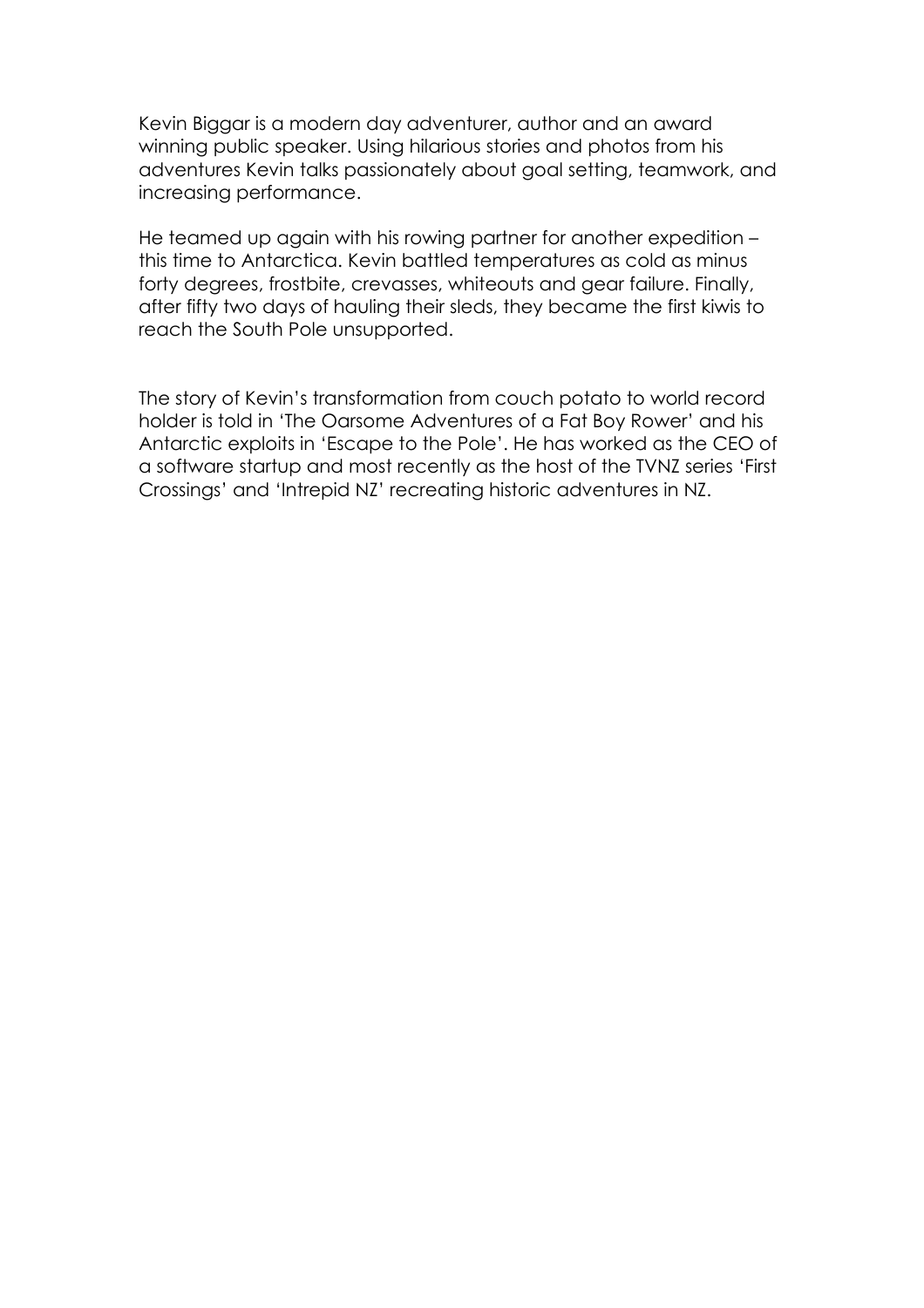### **Kevin Biggar bio**

Kevin Biggar was overweight, out of work and watching TV when he saw a clip on the news about one of the world's toughest endurance events - the 5000km trans-Atlantic rowing race.

Kevin decided to take part. An unusual choice for anyone, but particularly for someone who didn't know how to row. Yet two years later, in a desperate and thrilling race, he not only won he also set a new world record.

Next he teamed up with his rowing partner again for another expedition – to Antarctica. After 52 days of battling temperatures as cold as -40 degrees, frostbite, crevasses, whiteouts and gear failure, they became the first kiwis to reach the South Pole unsupported.

In his interactive and entertaining workshop Kevin shares the techniques he learned to get himself off the sofa and take on two of the world's toughest endurance feats.

If you're facing your own tough challenge, you'll be fascinated as Kevin relates his formula for transformation illustrated with hilarious stories and examples from his adventures.

Kevin has worked in strategy roles for The Boston Consulting Group, Telecom NZ, and as the CEO of a software start-up. Kevin was also a co-host of the TVNZ series 'First Crossings' and 'Intrepid NZ'.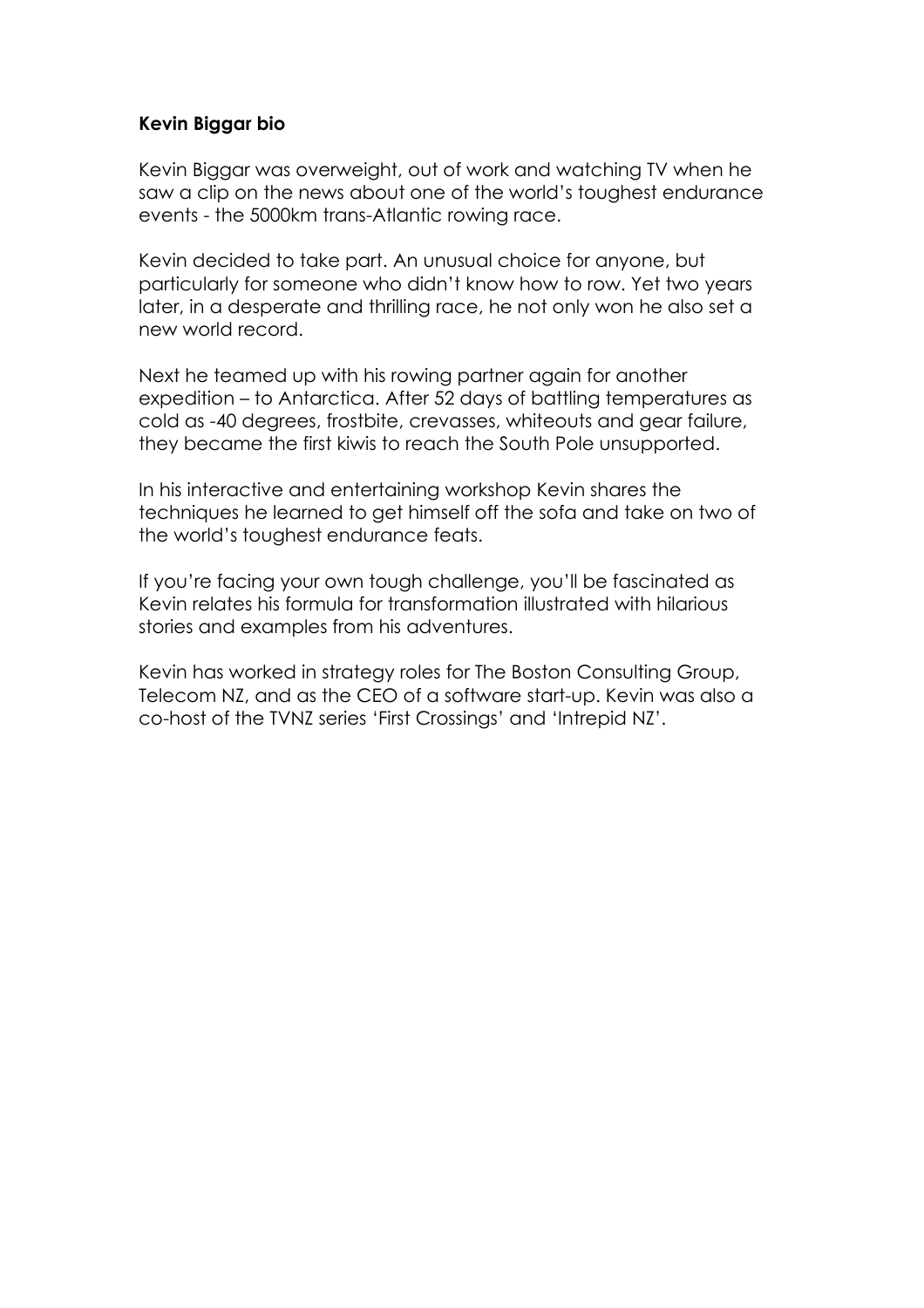### **How to take on tough challenges**

In the workshop you will learn:

- 1. HOW TO GET TO GRIPS WITH A DAUNTING CHALLENGE
	- How to beat procrastination
	- When and why you should avoid being 'rational'
	- How to use foresight to address your concerns
	- A system for dealing effectively with your objections
- 2. HOW TO GET A WINNING ATTITUDE
	- The benefits of taking on a challenge you might fail at
	- The difference between committing to an outcome vs 'trying your best'
	- The real reason for why you need to take on a tough challenge
- 3. HOW TO ENERGISE AND UNITE TEAMS
	- The single team rule that got Kevin and his new team mate across the Atlantic and Antarctic
	- How to get the mindset that allows you to successfully resolve disputes between team members
- 4. DEALING WITH SETBACKS
	- The only way to stop being daunted by overwhelming challenges
	- How to reframe adversity into opportunity

IALC

### **"Your Oarsome Adventure"**

To have an adventure you don't have to be climbing a mountain or crossing an ocean. The definition of adventure is simply 'to take bold steps towards and unknown but worthwhile outcome'. As you grow your business, as you work towards your goals for 2020, then you are on an adventure too.

In this presentation Kevin shares what he has learned taking on his adventures. The content is split into four topics - the four times you are mostly likely to be 'capsized' by your attitude or mindset as you take your goal from idea through to completion.